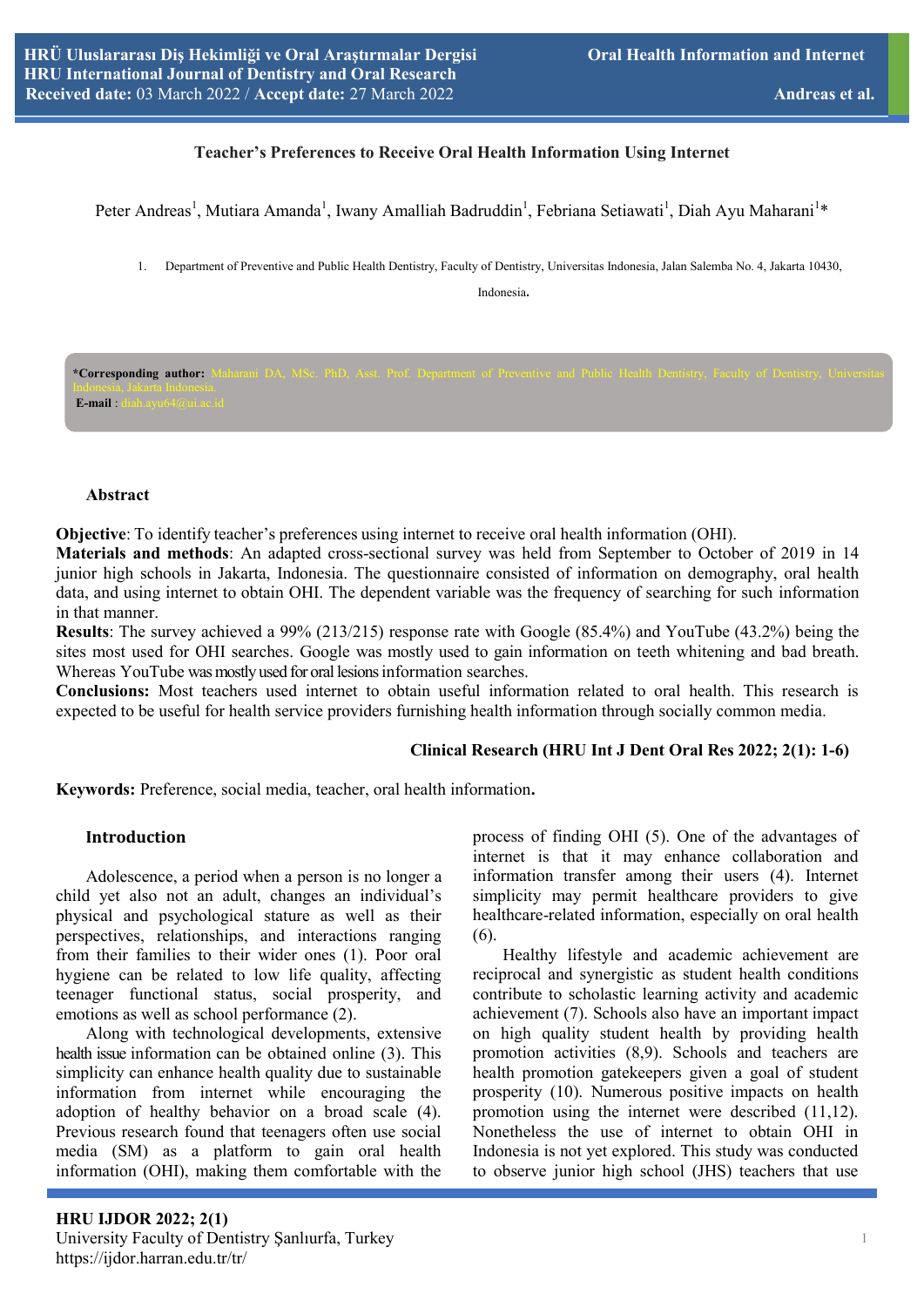internet to search for OHI.

#### **Materials and methods**

A cross-sectional questionnaire-based study was held at 14 JHSs in Jakarta from September to October of 2019. Schools were selected randomly. Ethical approval was obtained from the Research Ethics Committee of the Faculty of Dentistry, Universitas Indonesia. The sample size of 195 was calculated based on assumptions of a 5% margin of error, a 95% confidence interval (CI), and that 85% of teachers prefer to use internet to search for OHI. To compensate for potential non-response, the sample size was increased by 10% to 215. Inclusion criteria required teachers to teach JHS in Jakarta.

The study's adapted questionnaire was back translated into Indonesian before being translated back to its original language. This study's questionnaire was designed to collect demographic information and assess the frequency of internet searches for OHI. Demographic information included participant gender, highest education level attained, occupational status, and age. Of the 31 questions, 10 were asked regarding oral health, 14 were asked to assess habitual use of internet and SM to search for OHI, and 22 were adapted from previous research (13). A pilot study was conducted on 10 teachers for face validity of the questionnaire. Words that were difficult to understand were modified to improve clarity and prevent ambiguity. The data collected from the questionnaire has been analyzed using IBM SPSS 23. Chi-squared tests were performed to analyze relationships between respondent demographical data and self-perceived oral health, considering the frequency of using Google and YouTube as the most visited websites when seeking OHI. A 5% statistical significance level was used.

#### **Results**

 The response rate in this study was 99% (213/215). Most respondents (61.0%) were female, with 86.9% of the respondents had bachelor's degrees (Table 1). Among the respondents, most used SM to obtain OHI. Most respondents used SM as a means of communication and seeking information, while some also reported using SM for shopping and playing (Table 2). Respondents preferred the Internet as their source of dental and oral health information. The sites most widely used for OHI searches were Google, YouTube, Facebook, Instagram, and Twitter, respectively.

 Table 3 shows the results of chi-squared analysis between variables and the frequency respondents used Google and YouTube to locate OHI. Seeking

information about bad breath and how to whiten teeth was significantly related to the tendency of respondents to use Google. Seeking information about oral ulcers was significantly correlated with using YouTube.

**Table 1.** Demographical data of respondent.

| Variables                                                                                                 | n (%)                                                      |
|-----------------------------------------------------------------------------------------------------------|------------------------------------------------------------|
| Gender<br>Male<br>Female                                                                                  | 83 (39.0)<br>130 (61.0)                                    |
| <b>School Locations East</b><br>Jakarta North Jakarta<br>South Jakarta West<br>Jakarta<br>Central Jakarta | 53 (24.9)<br>31(14.6)<br>48 (22.5)<br>62 (29.1)<br>19(8.9) |
| Education<br>$\leq$ Bachelor<br>> Bachelor                                                                | 185 (86.9)<br>28 (13.1)                                    |

**Table 2.** JHS teacher distribution of Internet and SM usage regarding OHI searches.

| Variables                      | $n$ (%)    |  |  |  |
|--------------------------------|------------|--|--|--|
| Purpose for using the Internet |            |  |  |  |
| For communication              | 182 (85.4) |  |  |  |
| For information                | 170 (79.8) |  |  |  |
| For news                       | 130 (61.5) |  |  |  |
| For entertainment              | 112 (52.6) |  |  |  |
| For education                  | 92 (43.2)  |  |  |  |
| For shopping                   | 73 (34.3)  |  |  |  |
| For playing                    | 51 (23.9)  |  |  |  |
| Time of SM use                 |            |  |  |  |
| Night                          | 156 (73.2) |  |  |  |
| Afternoon                      | 126 (59.2) |  |  |  |
| Morning                        | 74 (34.7)  |  |  |  |
| Mode of accessing the Internet |            |  |  |  |
| Hand phone                     | 201 (94.4) |  |  |  |
| Laptop                         | 83 (39.0)  |  |  |  |
| Computer                       | 36 (16.9)  |  |  |  |
| Tablet/iPad                    | 14 (6.6)   |  |  |  |
| Sources of OHI                 |            |  |  |  |
| Internet                       | 146 (68.5) |  |  |  |
| Dentist                        | 143 (67.1) |  |  |  |
| Television                     | 47 (22.1)  |  |  |  |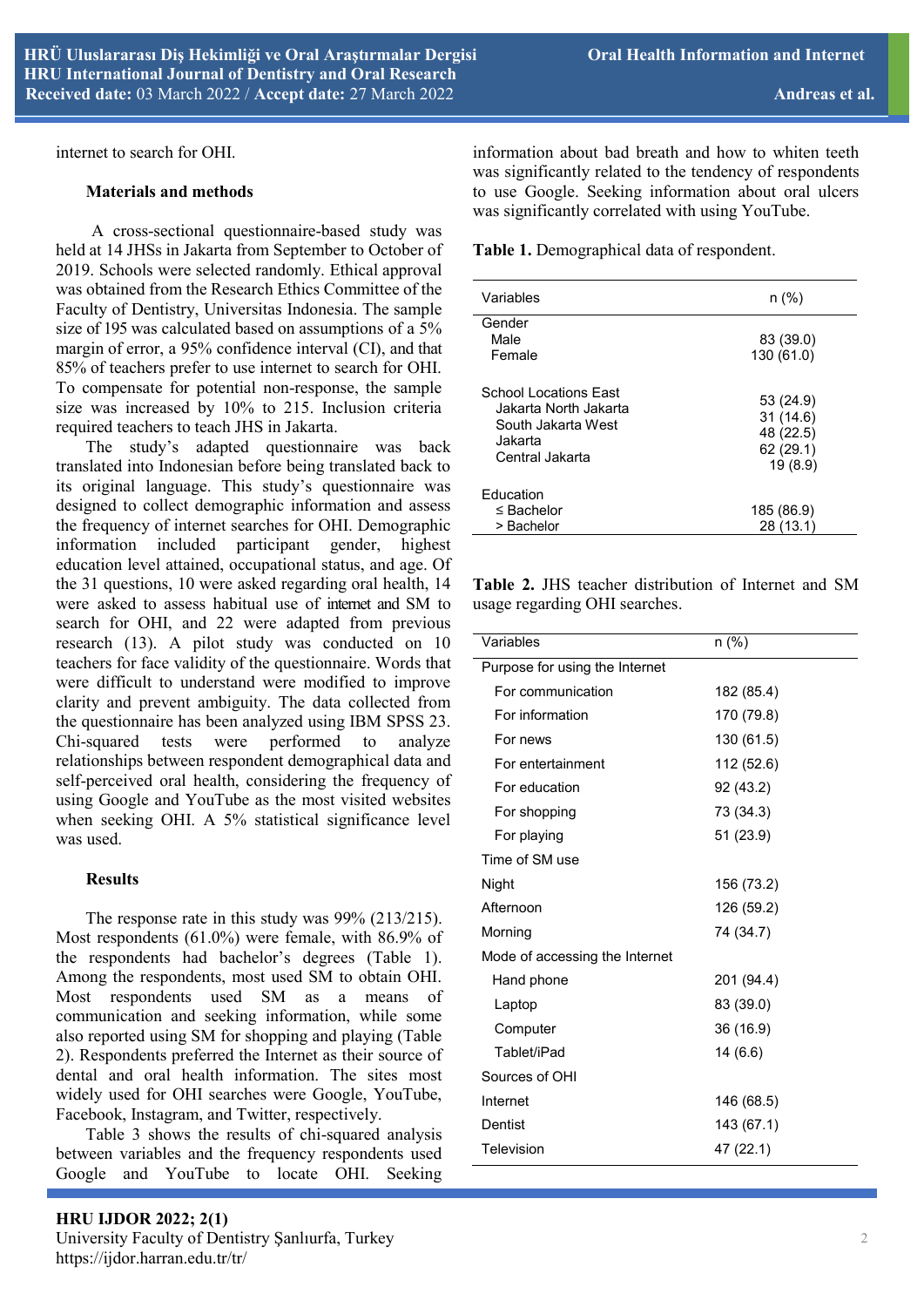| Family                             | 32(15.0)   |
|------------------------------------|------------|
| Friend                             | 31 (14.6)  |
| Printed media                      | 24 (11.3)  |
| Radio                              | 9(4.2)     |
| Pharmacist                         | 0(0.0)     |
| Use SM for OHI                     |            |
| Yes                                | 200 (93.9) |
| No                                 | 13(6.1)    |
| Websites used to search for OHI    |            |
| Google                             | 182 (85.4) |
| YouTube                            | 92 (43.2)  |
| Facebook                           | 30(14.1)   |
| Instagram                          | 35 (16.4)  |
| Twitter                            | 4(1.9)     |
| Doesn't use                        | 13(6.1)    |
| Messaging application              |            |
| WhatsApp                           | 206 (96.7) |
| <b>SMS</b>                         | 5(2.3)     |
| Line                               | 2(0.9)     |
| Frequency of Internet searches for |            |
| OHI                                | 158 (74.2) |
| Always, Often, Sometimes           | 55 (25.8)  |
| Rarely, Never                      |            |
| Keywords used for OHI Internet     |            |
| searches                           | 129 (60.6) |
| Medication or treatment            | 89 (41.8)  |
| Cause of disease                   | 84 (39.4)  |
| Prevention                         | 50 (23.5)  |
| Cause of disease                   | 14(6.6)    |
| Doesn't seek                       |            |
| Is it easy to obtain OHI from the  |            |
| Internet?                          | 196 (92.0) |
| Yes                                | 17(8.0)    |
| No                                 |            |
| Want to obtain OHI from SM?        |            |
| Yes, from YouTube                  | 134 (62.9) |
| Yes, from Facebook                 | 80 (37.6)  |
| Yes, from Instagram                | 52 (24.4)  |
| Yes, from Google                   | 10(4.7)    |
| Yes, from Twitter                  | 9(4.2)     |
| No                                 | 15(7.0)    |
|                                    |            |

| OHI topics that were searched for |            |
|-----------------------------------|------------|
| Dental caries                     | 143 (67.1) |
| Dental scaling                    | 128 (60.1) |
| Oral malodor                      | 106 (49.8) |
| <b>Aphthous Stomatitis</b>        | 82 (38.5)  |
| Bleaching                         | 65 (30.5)  |
| Teeth mobility                    | 33(15.5)   |
| Orthodontic appliances            | 23 (10.8)  |
| Dental prosthesis                 | 23 (10.8)  |
| Dental trauma                     | 13(6.1)    |
| Interested in app-based dental    |            |
| intervention?                     | 173 (81.2) |
| Yes                               | 40 (18.8)  |
| No                                |            |
|                                   |            |

## **Discussion**

 This study found that teachers prefer to use Google and YouTube when searching for OHI, with Google being used the most. This is consistent with previous research that indicated Google is the most popular search engine and is being use for health information searches (14). Google, as a search engine, has made it easy for people to find information. Google does not refer directly word search answers, but provides answers related to words searched to save time for its users (15). Searching for information with Google also provides fewer advertisements than other search engines (16). Beyond Google, YouTube was also popular between respondents. As one of the largest SM platforms, YouTube provides information about the pathogenesis, diagnosis, treatment, and prevention of various health conditions through video (17). A previous literature review has found that most videos uploaded to YouTube are based on personal experience, causing many people to prefer YouTube (18).

 Information that significantly correlates with respondent preference for Google is that on teeth whitening and bad breath, which can be explained due to both subjects being related to oral health related quality of life. Tooth whitening is based on personal dissatisfaction with teeth color, which is not directly related to life-threatening pain but affects a person's psychological and social functioning (19). Unesthetic tooth color can affect self-image and self-esteem, affecting social interaction (20). Information about bad breath also significantly correlated with respondent preference for Google. As with teeth color, bad breath is an indicator of personal quality of life. Quality of life is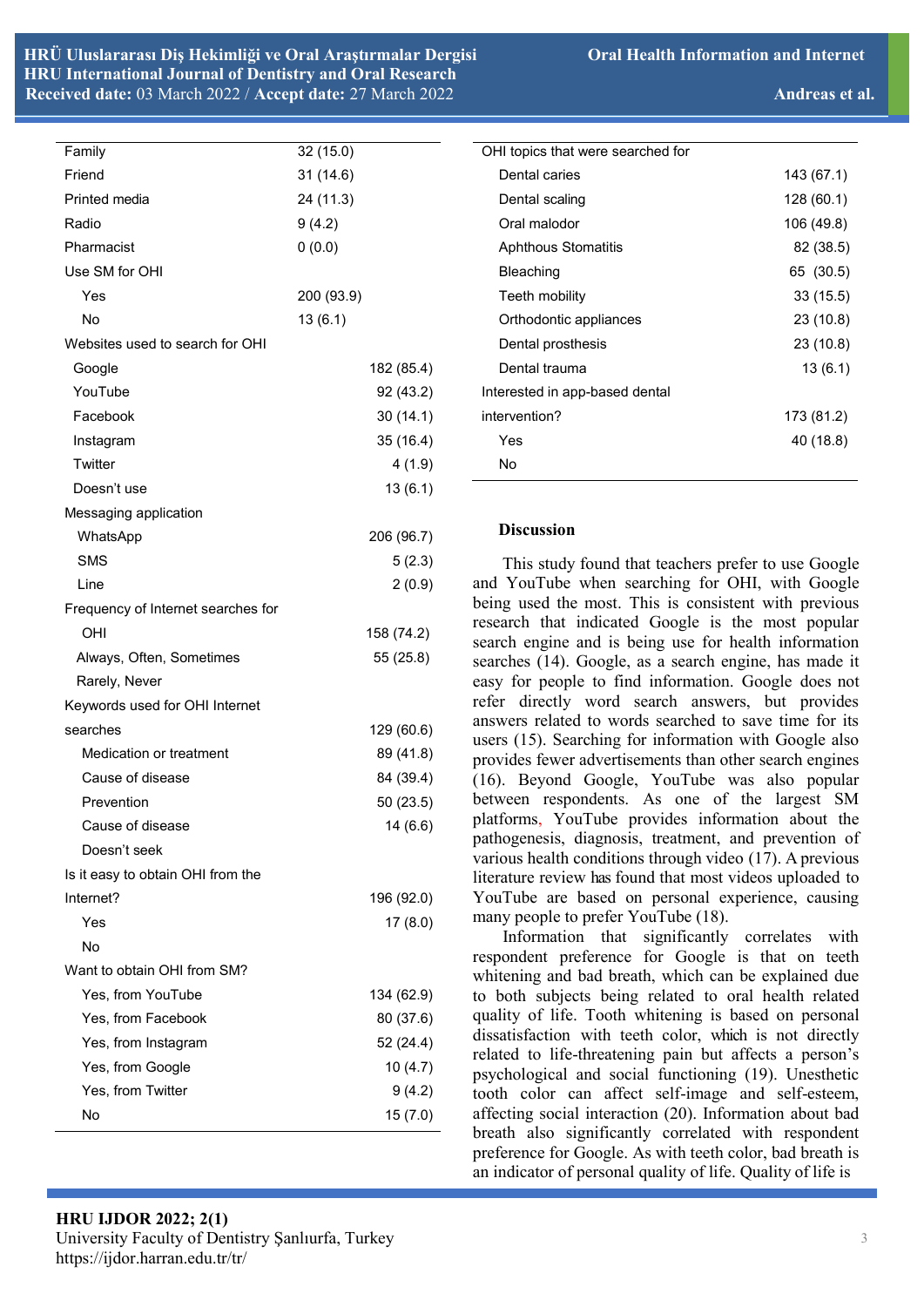| Variables                                     |                       | Google   |                            |                        | YouTube  |                            |
|-----------------------------------------------|-----------------------|----------|----------------------------|------------------------|----------|----------------------------|
| Independent                                   | $n$ (%)               | p-value  | OR (95% CI)                | $n$ (%)                | p-value  | OR (95% CI)                |
| Gender<br>Men<br>Women                        | 75(90.4)<br>107(82.3) | 0.154    | 1.098<br>$(0.987 - 1.221)$ | 35(42.2%)<br>57(43.8%) | 0.921    | 0.962<br>$(0.700 - 1.322)$ |
| Education<br>$\leq$ Bachelor<br>> Bachelor    | 156(84.3)<br>26(92.9) | 0.365    | 0.908<br>$(0.805 - 1.024)$ | 82(44.3%)<br>10(35.7%) | 0.514    | 1.241<br>$(0.736 - 2.093)$ |
| Routine visits to the<br>dentist<br>Yes       | 14(93.3)<br>168(84.8) | 0.604    | 0.909<br>$(0.784 - 1.054)$ | 88(44.4)<br>4(26.7)    | 0.285    | 1.667<br>$(0.710 - 3.913)$ |
| No<br>Tobacco use<br>Yes<br>No                | 49(89.1)<br>133(84.2) | 0.504    | 1.058<br>$(0.944 - 1.187)$ | 21(38.2)<br>71(44.9)   | 0.476    | 0.850<br>$(0.582 - 1.240)$ |
| Healthy teeth<br>No<br>Yes                    | 87(82.1)<br>95(88.8)  | 0.232    | 0.924<br>$(0.827 - 1.034)$ | 43(40.6)<br>49(45.8)   | 0.527    | 0.886<br>$(0.650 - 1.207)$ |
| Healthy gums<br>No<br>Yes                     | 56(83.4)<br>126(86.9) | 0.504    | 0.948<br>$(0.835 - 1.076)$ | 27(39.7)<br>65(44.8)   | 0.579    | 0.886<br>$(0.628 - 1.250)$ |
| Satisfaction with teeth<br>color<br>No<br>Yes | 117(87.3)<br>65(82.3) | 0.421    | 1.061<br>$(0.940 - 1.198)$ | 62(46.3)<br>30(38.0)   | 0.300    | 1.218<br>$(0.871 - 1.705)$ |
| Neat teeth<br>No<br>Yes                       | 114(85.1)<br>68(86.1) | 1.000    | 0.988<br>$(0.881 - 1.107)$ | 53(39.6)<br>39(49.4)   | 0.210    | 0.801<br>$(0.590 - 1.088)$ |
| <b>Bad breath</b><br>Yes<br>No                | 67(88.2)<br>115(83.9) | 0.527    | 1.050<br>$(0.941 - 1.173)$ | 36(47.4)<br>56(40.9)   | 0.440    | 1.159<br>$(0.849 - 1.582)$ |
| Dental caries<br>No<br>Yes                    | 56(80.0)<br>126(88.1) | 0.171    | 0.908<br>$(0.796 - 1.036)$ | 26(37.1)<br>66(46.2)   | 0.271    | 0.805<br>$(0.566 - 1.145)$ |
| Scaling<br>No<br>Yes                          | 70(82.4)<br>112(87.5) | 0.398    | 0.941<br>$(0.836 - 1.059)$ | 30(35.3)<br>62(48.5)   | 0.079    | 0.729<br>$(0.519 - 1.023)$ |
| Orthodontic<br>No<br>Yes                      | 161(84.7)<br>21(91.3) | 0.596    | 0.928<br>$(0.807 - 1.067)$ | 81(42.6)<br>11(57.8)   | 0.801    | 0.891<br>$(0.564 - 1.409)$ |
| Dental trauma<br>No<br>Yes                    | 169(84.5)<br>13(100)  | 0.259    | 0.845<br>$(0.796 - 0.897)$ | 87(43.5)<br>5(38.5)    | 0.947    | 1.131<br>$(0.559 - 2.290)$ |
| Bleaching<br>No<br>Yes                        | 120(81.1)<br>62(95.4) | $0.012*$ | 0.850<br>$(0.773 - 0.934)$ | 57(38.5)<br>35(53.8)   | 0.054    | 0.715<br>$(0.528 - 0.969)$ |
| Oral malodor<br>No<br>Yes                     | 83(77.6)<br>99(93.4)  | $0.002*$ | 0.831<br>$(0.741 - 0.931)$ | 43(40.2)<br>49(46.2)   | 0.452    | 0.869<br>$(0.638 - 1.184)$ |
| Teeth mobility<br>No<br>Yes                   | 152(84.4)<br>30(90.9) | 0.484    | 0.929<br>$(0.820 - 1.051)$ | 73(40.6)<br>19(57.6)   | 0.105    | 0.704<br>$(0.500 - 0.992)$ |
| Mouth ulcer<br>No<br>Yes                      | 112(85.5)<br>70(85.4) | 1.000    | 1.002<br>$(0.894 - 1.123)$ | 47(35.9)<br>45(54.9)   | $0.010*$ | 0.654<br>$(0.484 - 0.884)$ |

**HRU IJDOR 2022; 2(1)** University Faculty of Dentistry Şanlıurfa, Turkey https://ijdor.harran.edu.tr/tr/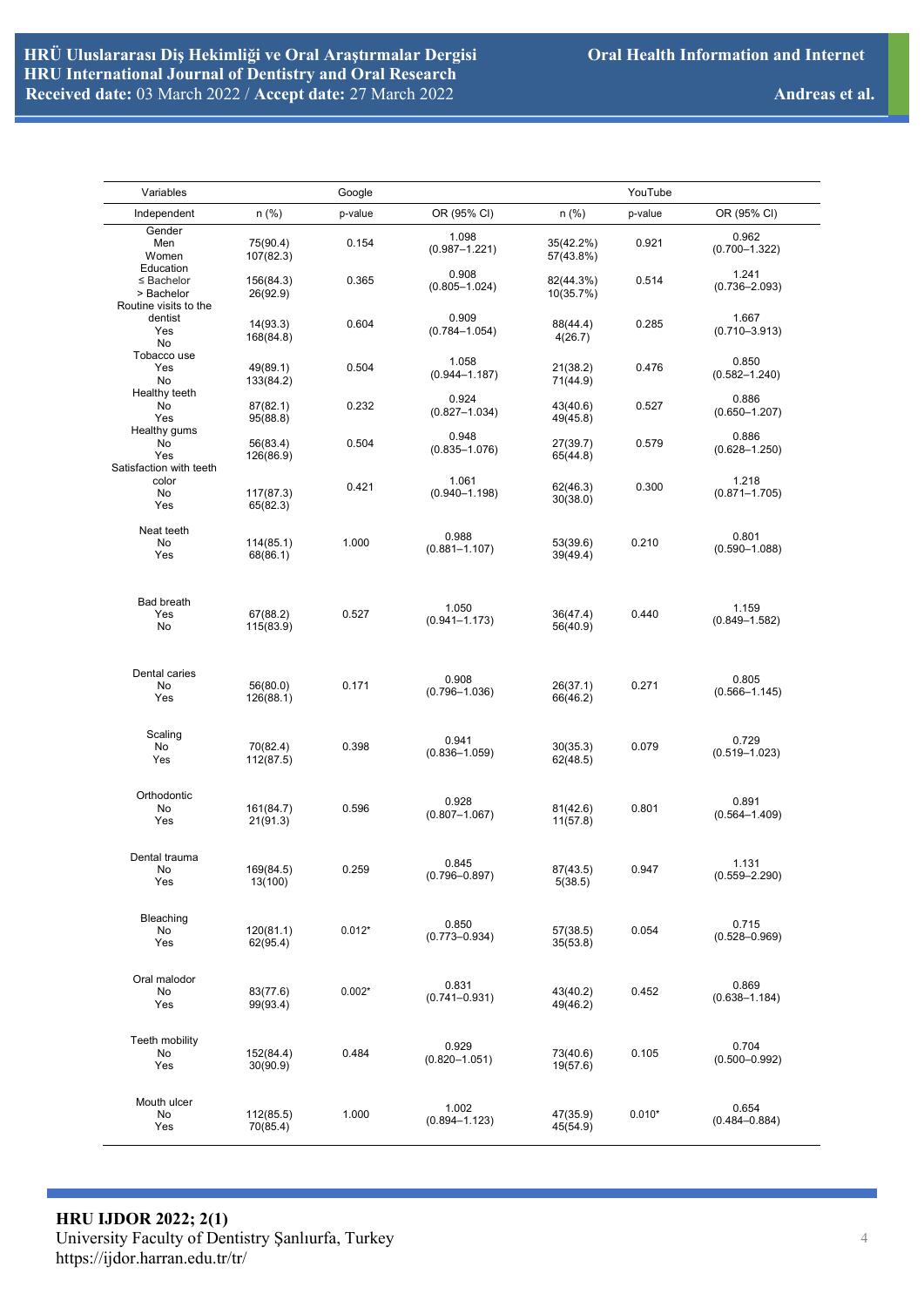influenced by an individual's satisfaction and happiness, making halitosis an influential factor due to it causing shame, depression, and difficulty relating to others (21). Someone with bad breath will disrupt the process of socialization, feel discomfort, and endure shame that contributes to general well-being. Previous research indicated at least 50% of the total population suffers from halitosis or bad breath and 25% of them experience severe social function problems, such as nervousness, shame, and avoiding social contact or intimate relationships (21). The use of YouTube to search for OHI correlates significantly with oral ulcer information seeking. Information presented in video form can be useful for those in need of clearly narrated and described information (18). This is consistent with the results of this study, which found canker sores were predictors of YouTube usage preference (22). As injured oral mucosa relates to quality of life (creating functional limitations) the more lesions or canker sores a person has, the more their quality of life will be disrupted (22).

 This research may have experienced response bias therefor careful interpretation is needed. This study used simple distinctive dichotomous answers for assessing teacher preferences when using internet to obtain OHI, encouraging respondents to provide simple responses for complex questions in a less sensitive manner with potential impact on reduced internal reliability. Questionnaire design that uses Google forms can also improve response rates, but requires a strategy, such as increasing the visual appeal of a questionnaire. Previous research has stated that a response rate of 60% is good and that 70% and above is very good (23).

Respondents reported using SM to communicate and find information beyond oral health. As humans are social beings, socializing is important (24). It easy to use SM as a source of OHI, making it more likely to be used for information searches (25). However, the quality and accuracy of OHI still needs to be reviewed, requiring experts (especially dental and oral health personnel) to provide guidance on correct and valid information as well as determining valid information sources when using SM to research dental and OHI.

#### **Conclusion**

 This study found the majority of respondents used internet as a source of information about oral health. Most respondents preferred receiving health information through Google and YouTube. Google was preferred by teachers to seek information regarding teeth whitening and bad breath, while information on oral ulcers was searched using YouTube. The results of this study are

**HRU IJDOR 2022; 2(1)**

expected to support health service providers distributing health information through media often used by teachers, making it easier for health workers to carry out health promotion effectively and efficiently, and to empower teachers to be a reliable source for their teenagers students.

## **References**

- 1. Yonker LM, Zan S, Scirica CV, Jethwani K, Kinane TB. "Friending" teens: Systematic review of social media in adolescent and young adult health care. Journal of Medical Internet Research. 2015;17(1):4.
- 2. Abreu LG. Orthodontics in Children and Impact of Malocclusion on Adolescents' Quality of Life. Pediatric Clinics of North America. 2018;65(5);995-1006.
- 3. Harris CE, Chestnutt IG. The use of the Internet to access oral healthrelated information by patients attending dental hygiene clinics. International Journal of Dental Hygiene. 2005;3(2):70-3.
- 4. Moorhead SA, Hazlett DE, Harrison L, Carroll JK, Irwin A, Hoving C. A new dimension of health care: Systematic review of the uses, benefits, and limitations of social media for health communication. Journal of Medical Internet Research. 2013;15(4):e85.
- 5. El Tantawi M, Al-Ansari A, AlSubaie A, Fathy A, Aly NM, Mohamed AS. Reach of messages in a dental twitter network: Cohort study examining user popularity, communication pattern, and network structure. Journal of Medical Internet Research. 2018;20(9):e10781.
- 6. Vettore MV, Ahmad SFH, Machuca C, Fontanini H. Socio-economic status, social support, social network, dental status, and oral health reported outcomes in adolescents. European Journal of Oral Sciences. 2019;127(2):139-146
- 7. McCuaig L, Rossi T, Enright E, Shelley K. Schools, student health and family welfare: Exploring teachers' work as boundary spanners. British Educational Research Journal. 2019;45(5):1001-20.
- 8. Bonell C, Blakemore SJ, Fletcher A, Patton G. Role theory of schools and adolescent health. Lancet Child & Adolescent Health. 2019;3(10):742-748
- 9. Bonell C, Parry W, Wells H, Jamal F, Fletcher A, Harden A. et al. The effects of the school environment on student health: A systematic review of multi-level studies. Health Place. 2013;21: 180-191.
- 10. Bradley BJ, Greene AC. Do health and education agencies in the United States share responsibility for academic achievement and health? A review of 25 years of evidence about the relationship of adolescents' academic achievement and health behaviors. Journal of Adolescent Health. 2013;52(2):523-32.
- 11. Bosak K, Park SH. Characteristics of adults' use of Facebook and the potential impact on health behavior: Secondary data analysis. Interactive Journal of Medical Research. 2018;7(1): e11.
- 12. Grajales FJ, Sheps S, Ho K, Novak-Lauscher H, Eysenbach G. Social media: A review and tutorial of applications in medicine and health